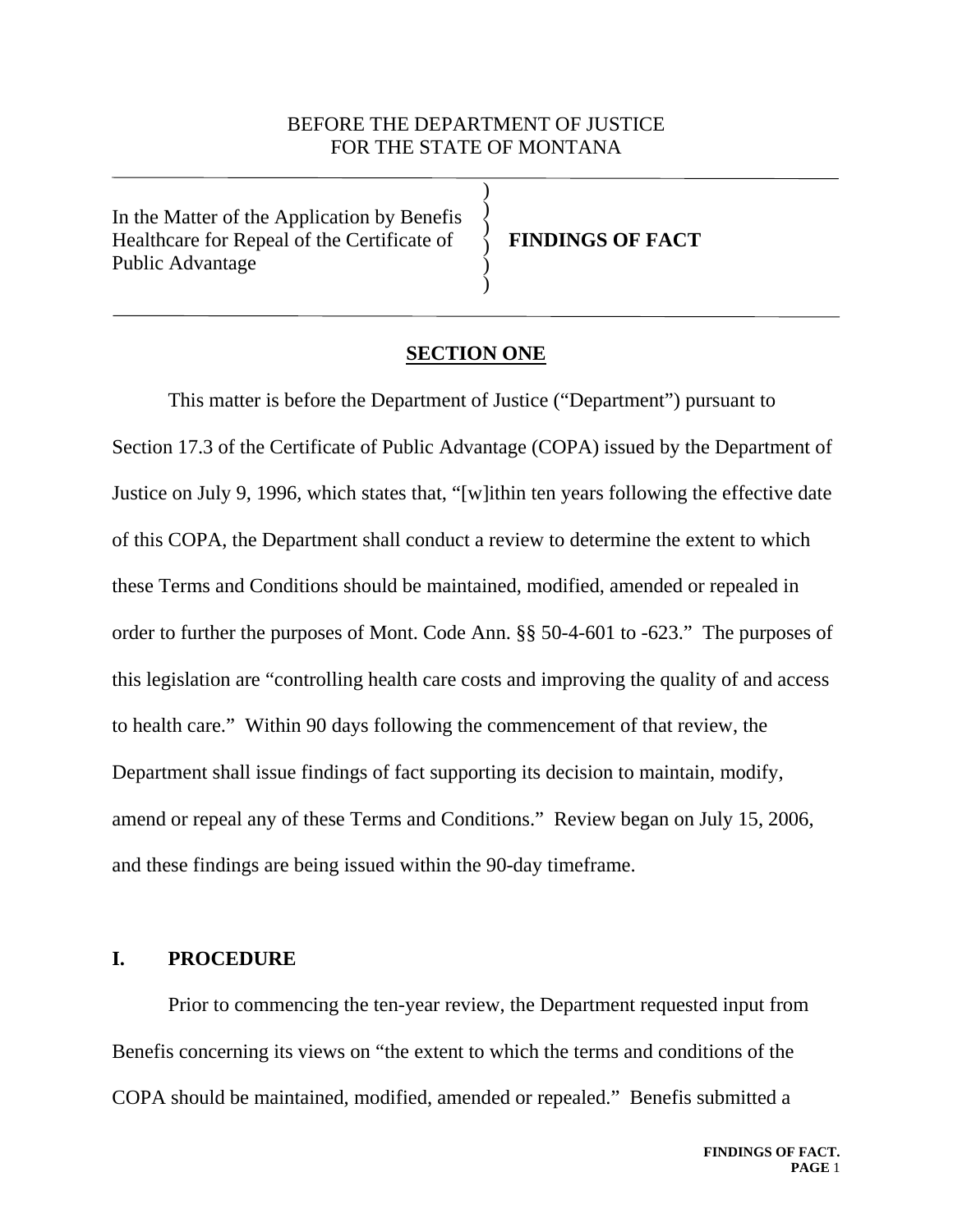proposal on April 20, 2006, recommending repeal of the COPA upon its ten-year anniversary. Notice of a public hearing to receive public comment was disseminated through the newspaper and television media in May 2006. On June 27, 2006, a public hearing was held in Great Falls, Montana, in which various members of the public gave testimony in favor of discontinuing or retaining the COPA. A transcript of the hearing and Benefis's April 20, 2006, letter was placed on the Department's website. Written comments were received by July 10, 2006, to which Benefis was given an opportunity to respond by August 15, 2006. Fifty-eight written comments from concerned and interested members of the consumer and professional medical communities were received. There were 38 commenters at the public hearing on June 27, 2006. The Department representatives interviewed various commenters in the month of August 2006.

## **II. COMMENTS**

The comments may be briefly summarized as follows:

### **A. For Elimination of the COPA**

Benefis's arguments for repealing the COPA may be summarized as follows:

1. The COPA is no longer needed as a substitute for price competition to maintain lower costs because the increase in competition after 1996 has replaced the need for regulation.

2. The COPA is no longer needed to insure that the objective of cost containment has been met. Benefis states that cost reductions mandated by the COPA's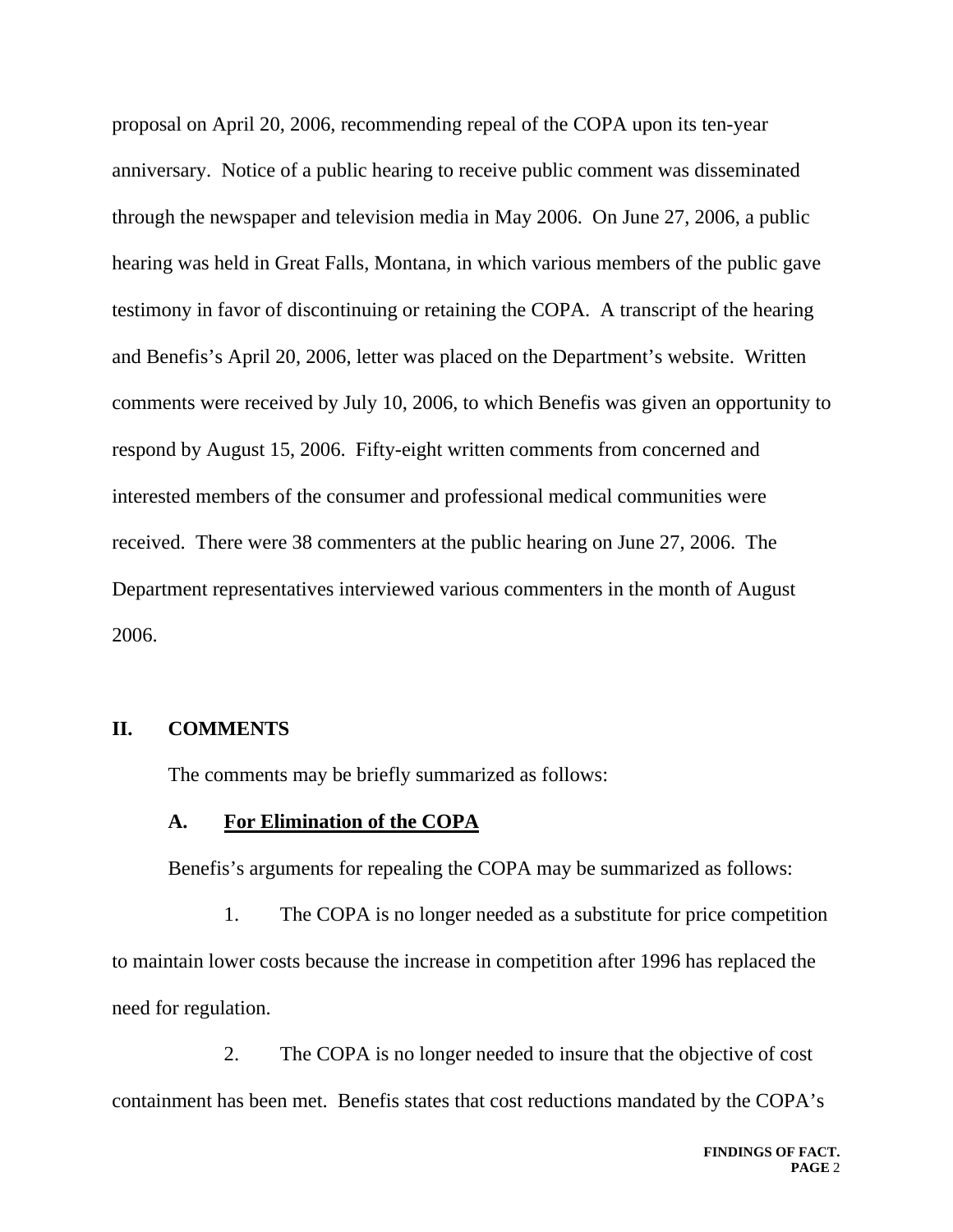revenue cap have been achieved and incorporated into the lower prices. Also, because a large portion of Benefis's revenues are fixed reimbursement from Medicare and Medicaid, Benefis will be forced to maintain lower costs.

3. The COPA is no longer necessary to ensure access to the medical services specified in the COPA since Benefis asserts it will continue to provide these services.

4. The COPA is no longer needed to assure quality of care because ongoing quality assurance monitoring by private organizations and the Joint Commission on Accreditation of Healthcare Organizations (JCAHO) will remain in place without the COPA.

5. Benefis is resolved to continue to pass on low costs to the community, to provide high-quality care.

In addition to Benefis, many others submitted comments supporting repeal of the COPA. These comments by and large, repeated the arguments made by Benefis.

# **B. Comments for Retention of the COPA**

The Department received and considered a variety of comments opposing repeal of the COPA for the following reasons:

1. Benefis does not face competition for inpatient services because it is the sole full-tertiary hospital provider in the service area. The competitive changes identified by Benefis do not affect competition for inpatient services.

2. Without the COPA revenue regulation, there is no check on the rate increases that Benefis can charge to private payors. The fact that approximately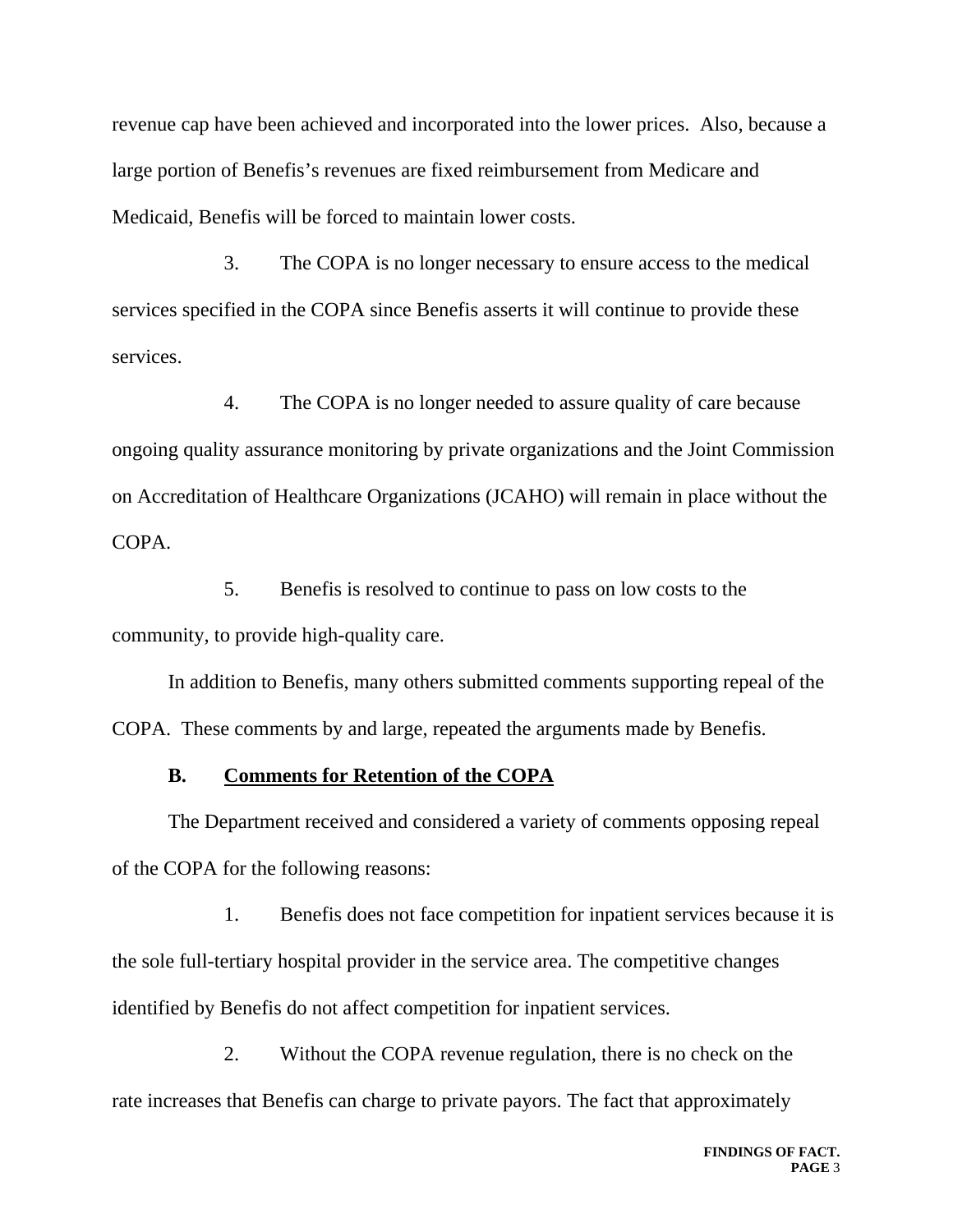two-thirds of Benefis's revenues are derived from the government means there is a greater incentive for Benefis to increase prices paid by private payors and individuals with insurance or private resources.

3. The COPA does not threaten Benefis's financial viability.

4. The COPA is necessary to prevent Benefis from eliminating services.

5. Eliminating "open staff" requirements of the COPA will result in Benefis denying hospital privileges to Great Falls Clinic physicians for economic reasons, i.e., through use of economic credentialing.

6. Eliminating the COPA-mandated referral policy will result in Benefis unfairly steering patients to its own service and equipment providers.

7. Failure to maintain the revenue cap will result in higher costs for patients.

8. Benefis's challenge to the Central Montana Hospital needs to be resolved before going forward with the decision to discontinue the COPA.

9. The COPA is needed to prevent Benefis from eliminating important services like the Emergency Room, air ambulance and other services.

10. The COPA has not prevented Benefis from improving its financial performance, health and viability. Under the COPA, Benefis has been able to substantially increase gross and net revenues, generate significant profits and expand its campus substantially.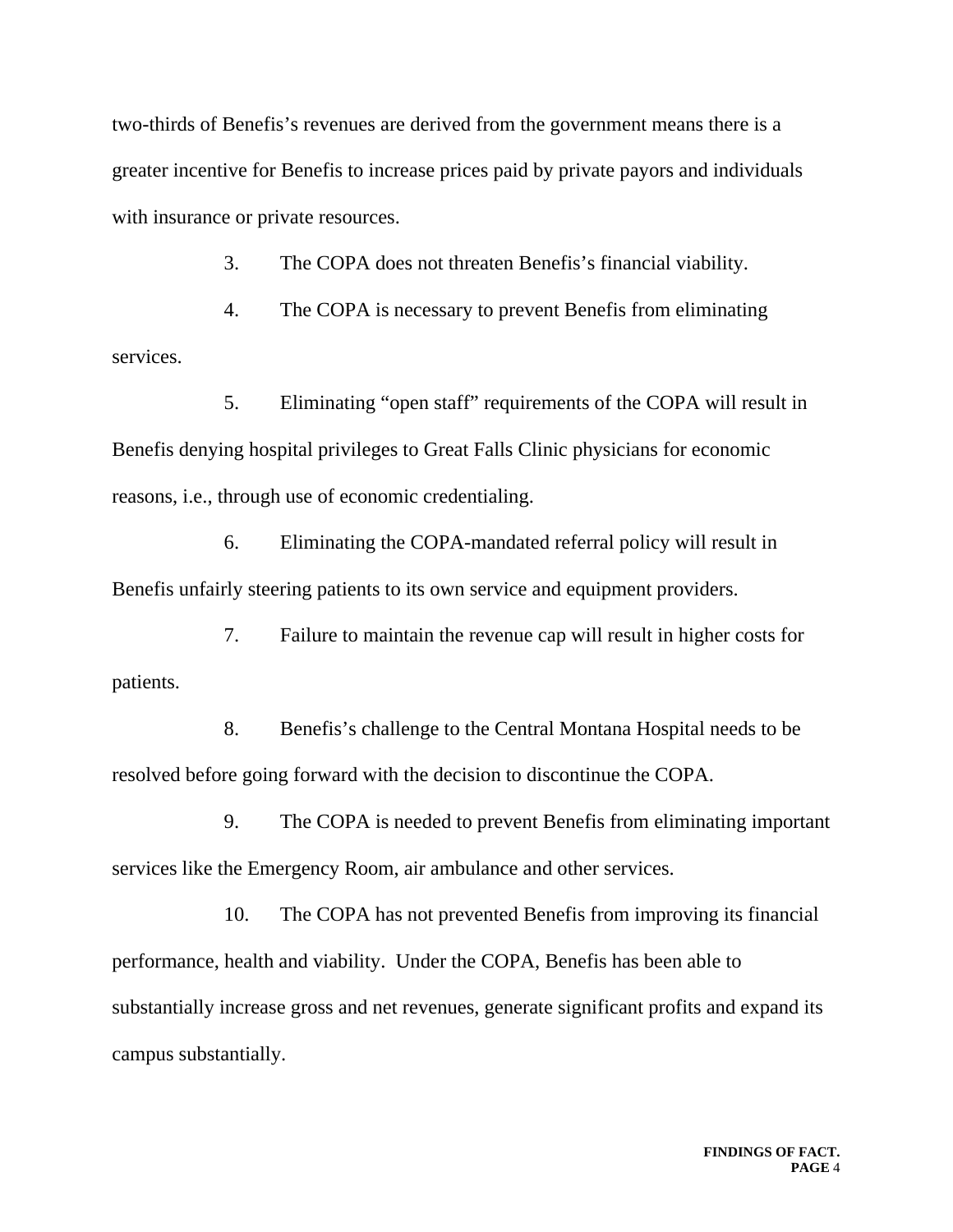11. Certain services would be made unavailable in the community because of the market power Benefis has over inpatient services.

#### **SECTION TWO**

Pursuant to Section 17.3 of the COPA, the Department makes the following findings based upon its review of the materials and information submitted by Benefis in support of its request to repeal the COPA; written public comments; the information presented at the public hearings on June 27, 2006 in Great Falls; and, the evaluation conducted by the Department's consultants, as well as additional information submitted by Benefis and other interested parties in response to inquiries from the Department.

Section 17.3 of the COPA provides that "within ten years following the effective date of this COPA, the Department shall conduct a review to determine the extent to which these terms and conditions should be maintained, modified, amended or repealed in order to further the purposes of Montana Code Ann. §§ 50-4-601 through 603." The purposes of the COPA legislation are "controlling health care costs and improving the quality of and access to health care."

# **I. MODIFICATION OR AMENDMENT OF THE COPA**

Following the adoption of the COPA in 1996, the Department made several modifications to the COPA in response to changing conditions in the market for health care services. On December 6, 2002, Benefis filed a petition with the Department requesting several modifications it claimed were necessary to adjust for changes in the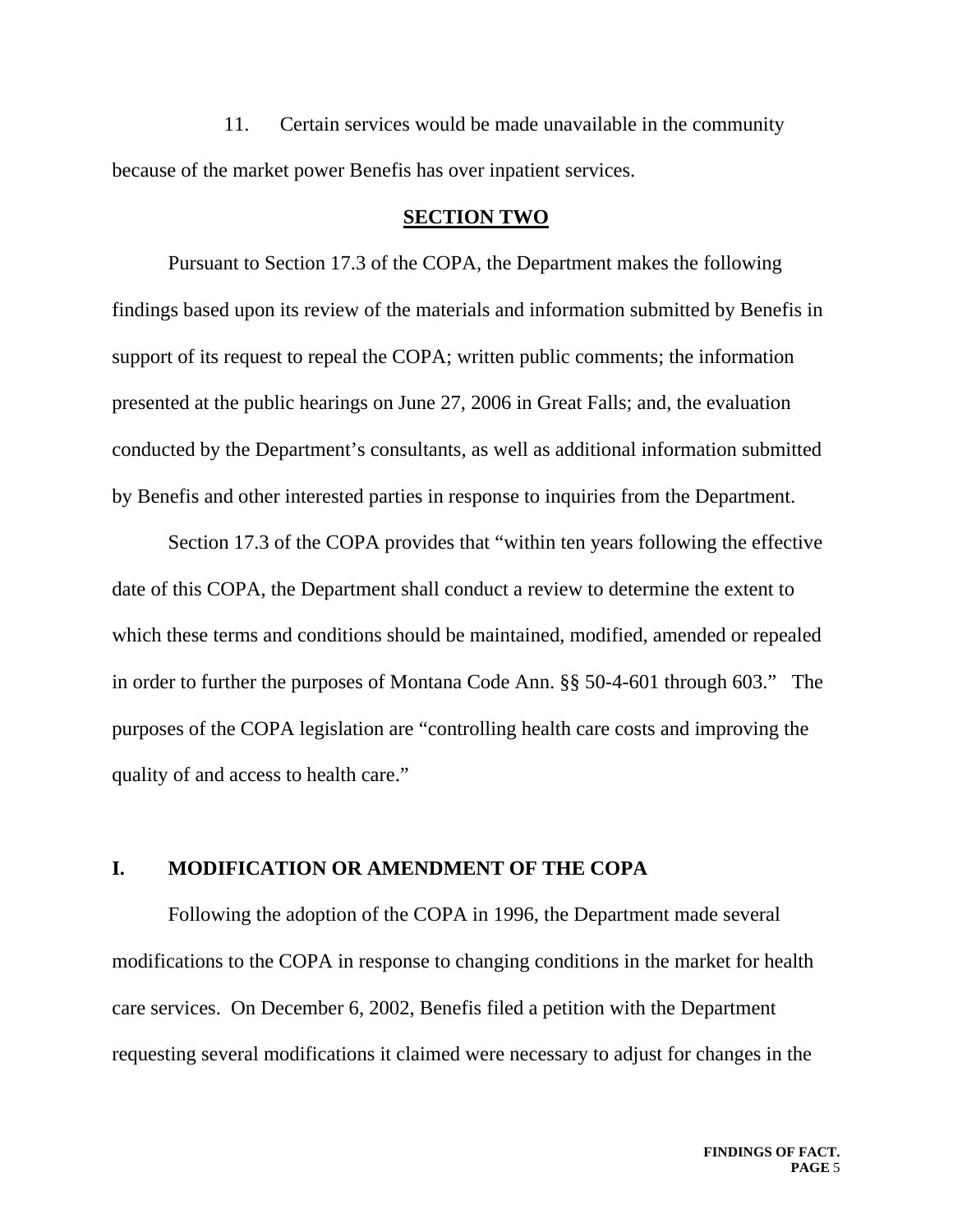health care industry that resulted in increased costs to Benefis not anticipated when the Revenue Cap Model was adopted in 1996.

On April 4, 2003, the Department issued a Decision granting many of the requested modifications. The Department modified the COPA to increase the inflation factor in an amount necessary to provide sufficient funding to Benefis and to ensure quality health care. The Department also granted Benefis's request to allow exclusive contracts with anesthesiologists, to modify the annual survey requirement and to eliminate the annual reporting requirements in Sections 1.5-2, 1.5-3, and 1.5-4 of the COPA.

Neither Benefis nor any other interested party submitting comments to the Department during its ten-year review of the COPA has proposed or requested that the COPA be modified or amended. Data produced to the Department by Blue Cross Blue Shield of Montana (BCBSMT) confirms that for the nine-year period following implementation of the COPA in 1997, Benefis's net prices have been consistently lower than the prices charged by the three other large Montana hospitals. Benefis has been able to offer lower prices to consumers while maintaining healthy profit margins. $<sup>1</sup>$  $<sup>1</sup>$  $<sup>1</sup>$  Benefis</sup>

<span id="page-5-0"></span> $\overline{\phantom{a}}$ <sup>1</sup>The profit margin on operating income for Benefis Healthcare (excluding subsidiaries and investment income) was approximately 4.5 for 2005. That solid financial performance (and the substantial capital renovations and technological improvements made by Benefis during the past nine years) demonstrates that the COPA has not prevented Benefis from successfully responding to increased competition in the past. Benefis does, however, raise legitimate concerns about the impact of "specialty hospitals" that may justify modification of the COPA as the nature and extent of the competition becomes more certain.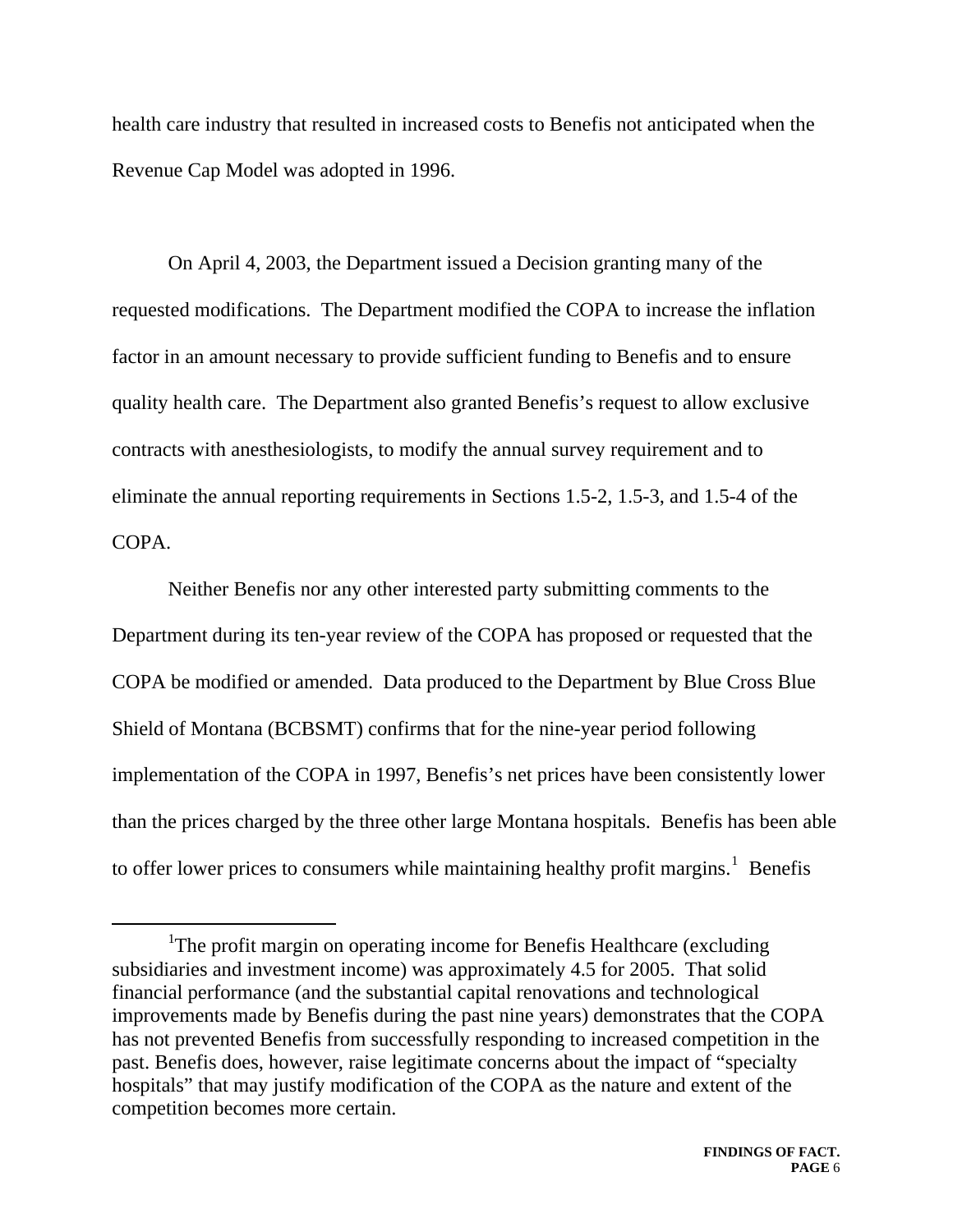continues to provide access to all medical services offered as of December 31, 1995, as required by Section 4.1 of the COPA. Based on these findings, the Department concludes that the COPA revenue cap regulation is achieving the statutory purpose of "controlling health care costs" while maintaining access to health care.

Accordingly, pursuant to Section 17.3 of the COPA, the Department determines that there is no present need to modify or amend the Terms and Conditions of the COPA "in order to further the purposes of Montana Code Ann. §§ 50-4-601 to 603."

### **II. REPEAL OF THE COPA.**

In response to the Department's request for recommendations concerning the Ten Year Review required by Section 17.3, Benefis proposed that the COPA be repealed in its entirety. Benefis contends that the COPA is no longer needed as a substitute for price competition to maintain lower costs because the increase in competition after 1996 has replaced the need for regulation.

#### **A. Increased Competition Generally**

The Department agrees with Benefis's assertion that there have been significant increases in competition for certain health care services provided by Benefis. In 2005, the joint venture between Benefis and the Great Falls Clinic to provide outpatient surgery services was terminated. The Great Falls Clinic opened a new facility that competes directly with Benefis in several service areas including outpatient surgery, laboratory, radiology, non-invasive cardiology, gastroenterology, and other services. It should be noted that he Great Falls Clinic and Essentia may expand their cardiology program in the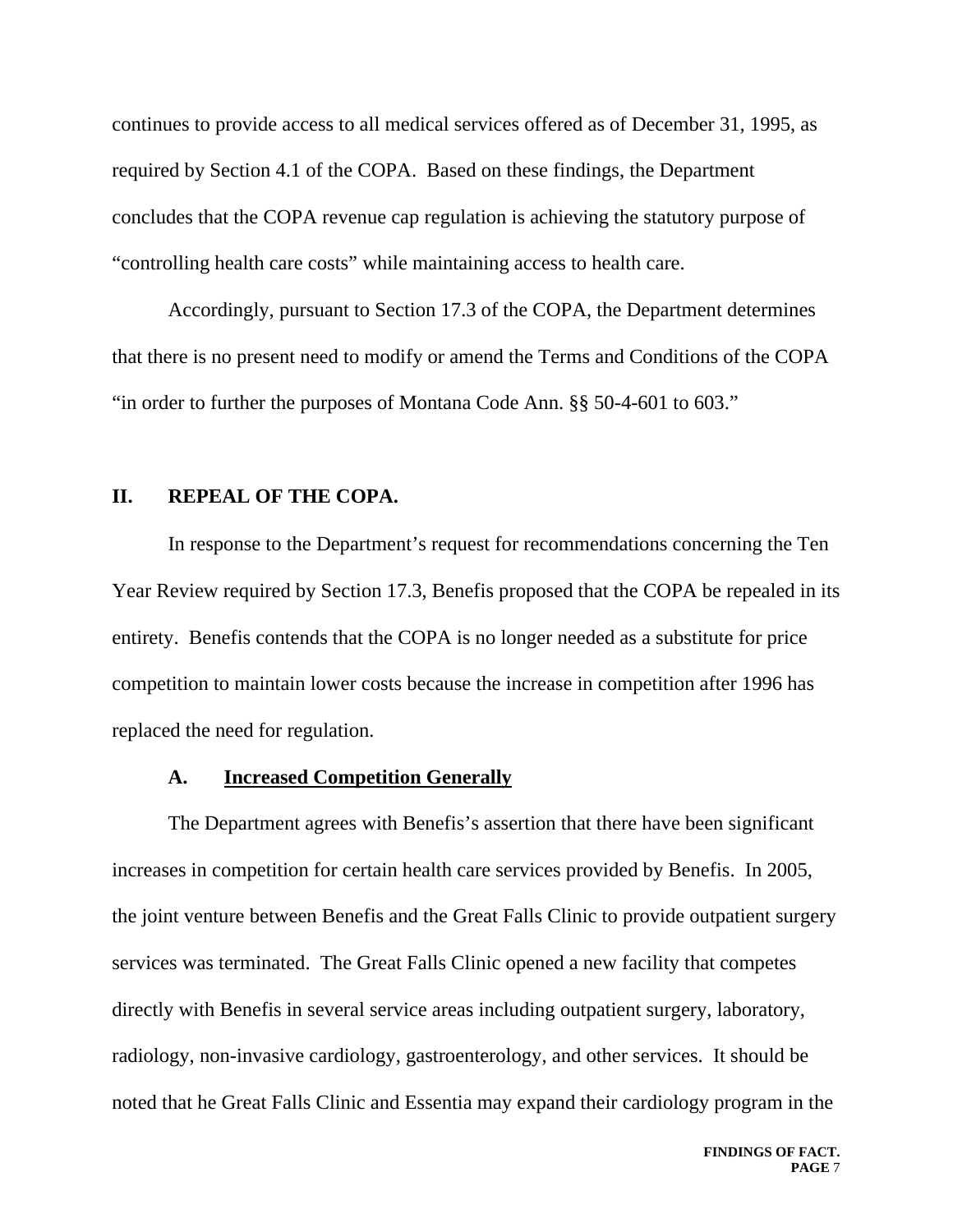near future. The Great Falls Clinic also opened a cancer center in 2005 that competes with Benefis for cancer-related medical services. That same year the Clinic sold a one-third interest in its surgery center to Essentia Health, a large Minnesota-based national health/hospital system.

In addition to the competition from the Great Falls Clinic and Essentia, Benefis contends that it also faces competition from other medical destination centers around Montana, as well as outside the state. Benefis contends that "because of the growth of providers in competition with Benefis over the last ten years, the COPA is no longer needed as a substitute. The competitive marketplace has now stepped in and competitive pressures will only continue to increase in the future."

Benefis also argues that the COPA is no longer needed to further the purposes of "controlling health care costs and improving the quality of and access to health care" because "the cost savings from consolidation have been achieved and cost containment measures will continue to be in place." See, 4-20-06 letter from Neil Ugrin to the Montana Department of Justice at page 4. According to Benefis, roughly two-thirds of its patient revenues are paid by Medicare and Medicaid, "payors that do not pay for services based on Benefis' charges; rather they establish their own payments rates." Benefis asserts that when "two-thirds of a hospital's volume drives cost decisions, there is little need for another mechanism to do so."

BCBSMT submitted comments in opposition to Benefis's request to repeal the COPA. BCBSMT asserts that "conditions in the marketplace have not changed to the extent that competition would promote reductions in cost and improvements in access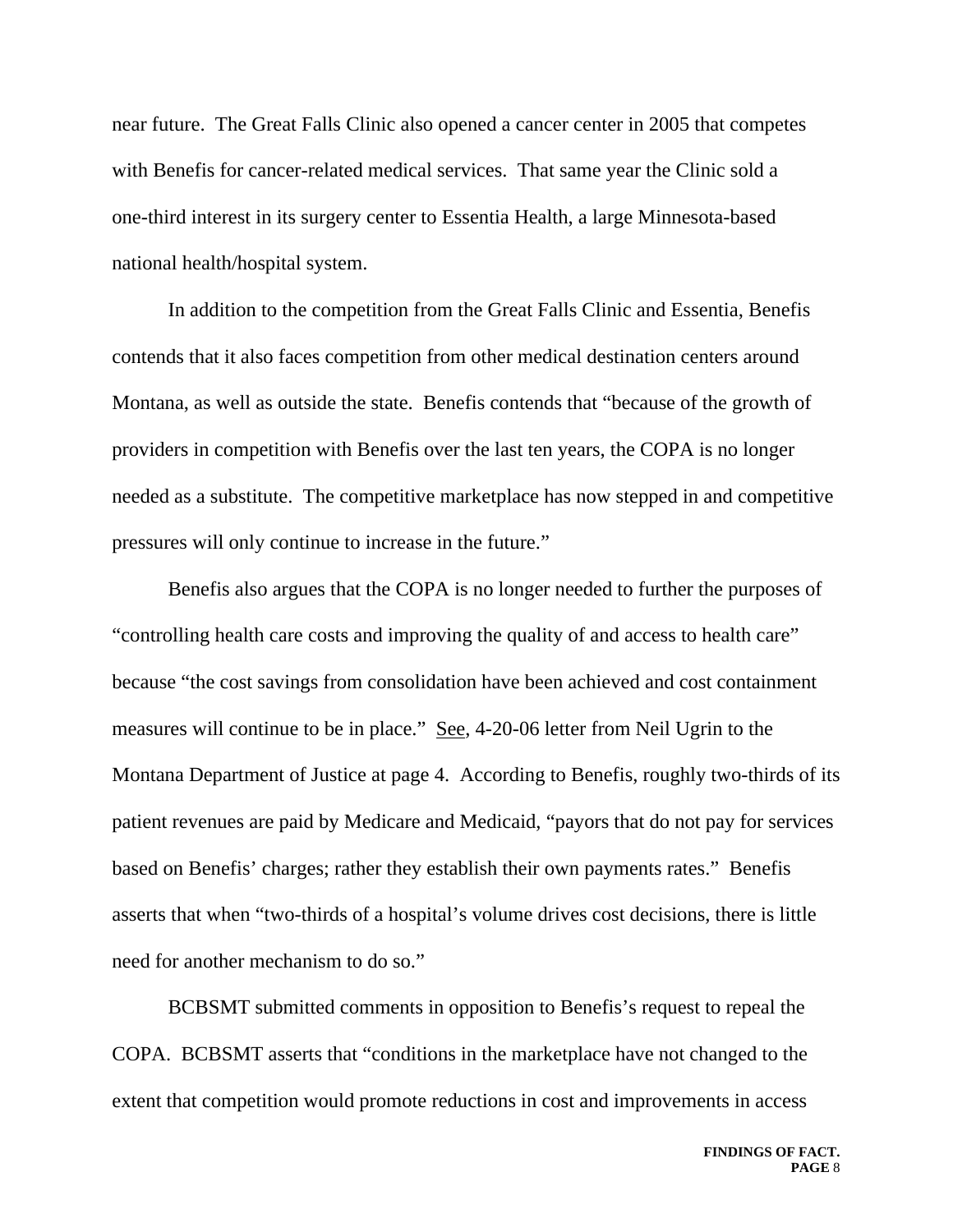and quality better than does the agreement or transaction at issue." BCBSMT further asserts that Benefis's argument that increased competition has eliminated the need for regulation "is focused upon physician networks and outpatient services, making little or no mention of inpatient hospital services or its role as the sole tertiary hospital in the service area." According to BCBSMT, the "competition" Benefis identifies is not significant competition and has little, if any, effect on its inpatient rates. BCBSMT also states that "the Attorney General should take notice that Benefis is involved in litigation aimed at eliminating much of the competition presented as justifying repeal of the COPA." See, BCBSMT 7-7-06 Comments at page 4.

# **B. Competition for Inpatient Services**

The Department agrees with Benefis's contention that the relevant inquiry for purposes of determining whether repeal of the COPA is justified is whether "the growth in providers in competition with Benefis over the last ten years" has eliminated the need for a COPA to "serve as a substitute for competition." Benefis's 4-20-06 Proposal Letter at H. As BCBSMT points out, however, the increase in competition necessary to justify repeal must include competition for inpatient hospital services.

Benefis has identified several developments in the market for health care services in the Great Falls area which have the potential to act as a competitive restraint on the provision of inpatient hospital services by Benefis. The most significant developments, however, have only recently occurred, and the viability and competitive impact of those changes cannot be adequately evaluated until uncertainties in the evolving marketplace are resolved.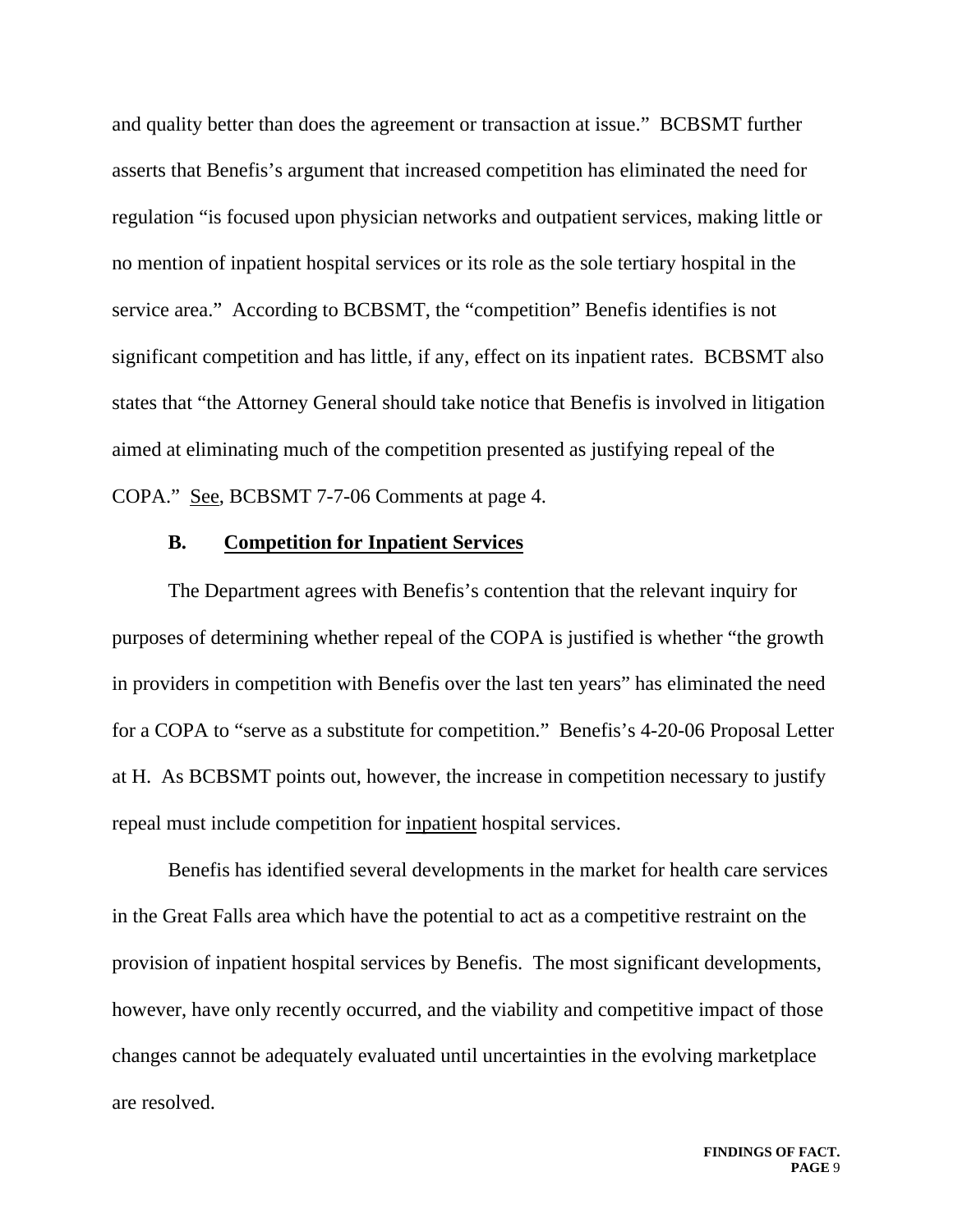## 1. The Great Falls Clinic

The Great Falls Clinic recently opened a large specialty clinic building in Great Falls to compete with Benefis in the areas of outpatient surgery, radiology, laboratory, non-invasive cardiology, gastroenterology and cancer-related services. It is not yet clear, however, the extent to which that competition can be used by health insurers and other consumers to negotiate lower prices for inpatient hospital services. For example, BCBSMT claims that Benefis's power over inpatient hospital services is evidenced by the fact that as of July 1, 2005, "Benefis reduced its previous 10% discount on services to only 3%, a 7 point increase in rates without any consideration of the volume of business provided by BCBSMT to Benefis." BCBSMT Comments at page 6. Benefis argues that it offered BCBSMT a 15% discount if it would open its Montana Care Plan to all physicians, not just physicians affiliated with the Great Falls Clinic. In a competitive market, Benefis's position would reflect a type of "selective contracting" that is consistent with competition. The Department finds, however, that the increase in competition from the Great Falls Clinic, by itself, does not provide a sufficient basis for eliminating COPA regulation over inpatient hospital services.

The Great Falls Clinic has expressed an intention to develop a regional cardiovascular program including invasive cardiology and surgery in the near future. The inpatient and outpatient competitive impact of implementing this program is unknown.

## 2. Central Montana Hospital

The Central Montana Hospital provides a direct source of competition for Benefis. The future status and viability of that competition, however, remain uncertain pending the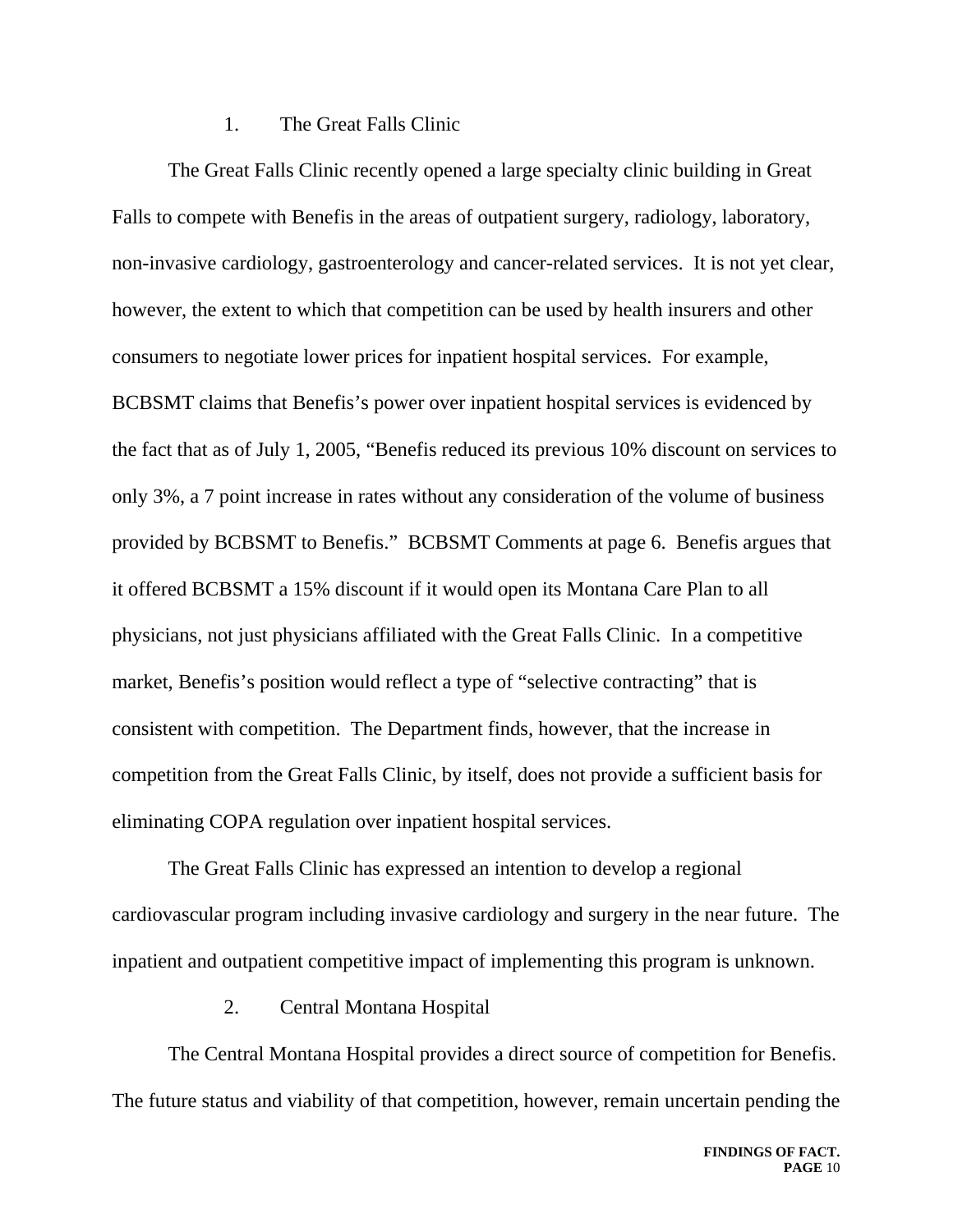outcome of litigation over the licensing of that facility. Shortly after the Great Falls Clinic and Essentia announced plans to jointly operate Central Montana Hospital as a forprofit inpatient/outpatient competitor, Benefis filed an action in Montana District Court requesting injunctive relief to prevent the Montana Department of Public Health and Human Services from issuing a license to Montana Health Partners, a Montana limited liability company owned by Essentia and the Great Falls Clinic. On March 23, 2006, the District Court denied Benefis's motion for a preliminary injunction. The Montana Supreme Court affirmed that decision on October 4, 2006. The Supreme Court emphasized that its decision "is not intended to express and does not express any opinion about the ultimate merits of the individual issues or the case."

The merits of Benefis' argument--that the challenged transaction violates Montana law and constitutes a type of competition that the Montana legislature has determined is harmful to the public interest--are not before the Department at this time. Until that challenge is resolved, however, the Department cannot conclude that this potential source of competition provides a sufficient basis for repealing the COPA under existing market conditions.

3. Hospitals Outside of Great Falls.

Hospitals outside Great Falls may also compete with Benefis for inpatient services in certain geographic areas. To properly evaluate the existence and extent of this potential source of competition, the Department would need access to patient discharge information for hospitals outside of Great Falls. The Montana Hospital Association (the private entity that receives and maintains such information for all Montana hospitals)